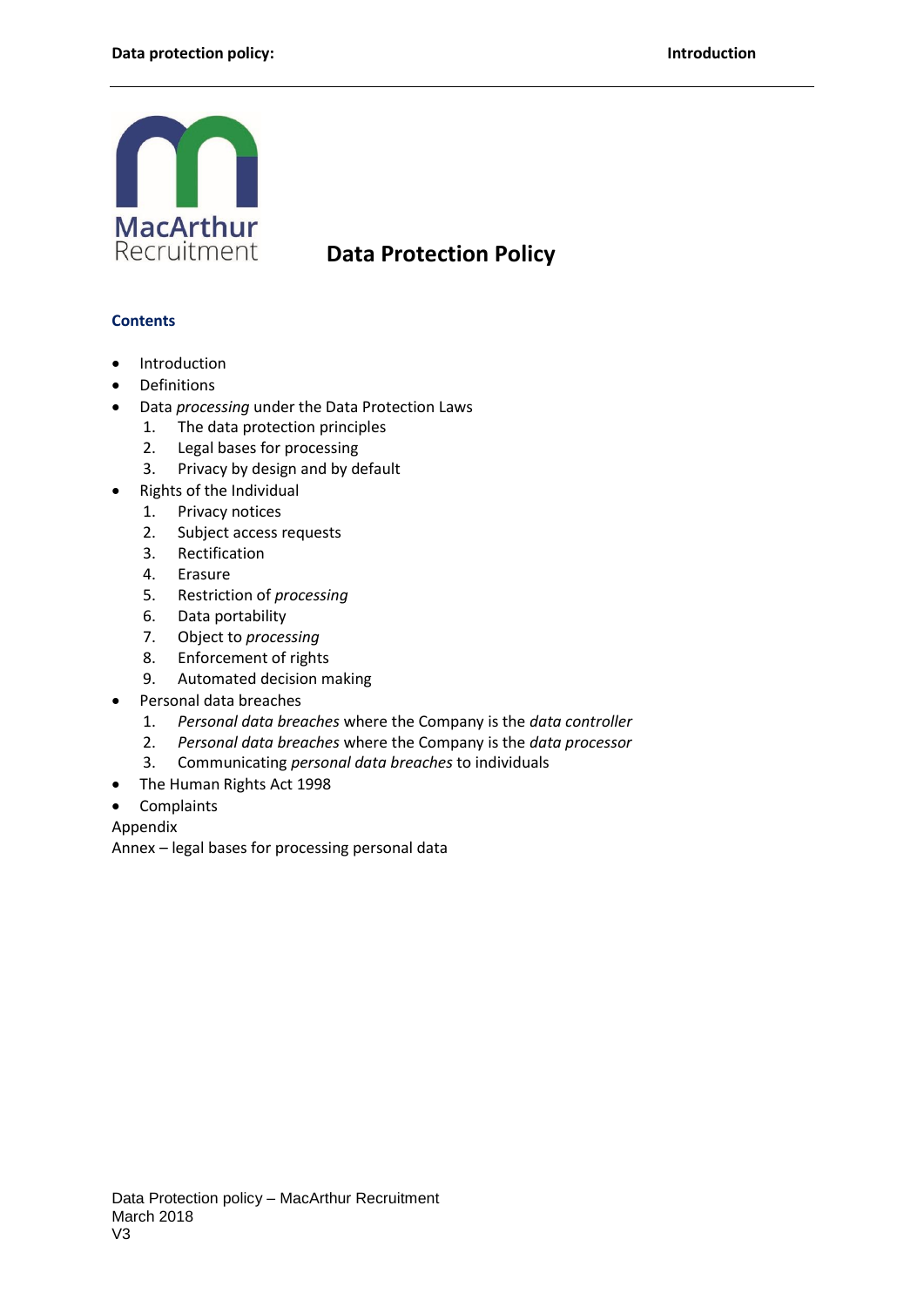All organisations that process *personal data* are required to comply with data protection legislation. This includes, in particular, the Data Protection Act 1998 (or its successor) and the EU General Data Protection Regulation (together the 'Data Protection Laws'). The Data Protection Laws give individuals (known as 'data subjects') certain rights over their *personal data* whilst imposing certain obligations on the organisations that process their data.

As a recruitment business the Company collects and processes both *personal data* and *sensitive personal data*. It is required to do so to comply with other legislation. It is also required to keep this data for different periods depending on the nature of the data.

At MacArthur Recruitment, we are committed to maintaining the trust and confidence of our customers. We collect information for the purposes of providing job-finding services only. This policy sets out how the Company implements the Data Protection Laws. It should be read in conjunction with the Data Protection Procedure.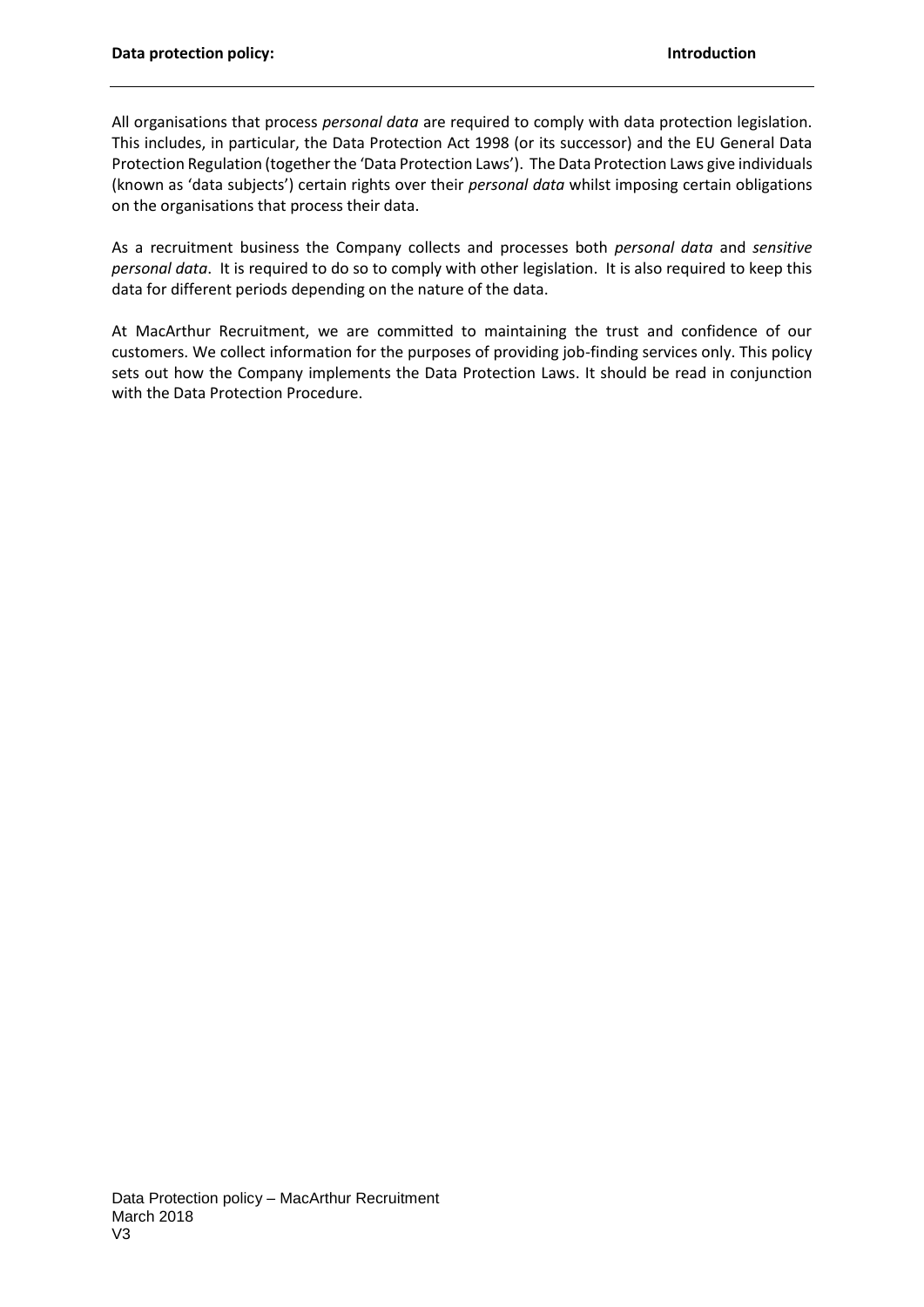In this policy the following terms have the following meanings:

**'***consent***'** means any freely given, specific, informed and unambiguous indication of an individual's wishes by which he or she, by a statement or by a clear affirmative action, signifies agreement to the *processing* of persona data relating to him or her;

**'***data controller***'** means an individual or organisation which, alone or jointly with others, determines the purposes and means of the *processing* of *personal data*;

**'***data processor***'** means an individual or organisation which processes *personal data* on behalf of the *data controller*;

**'***personal data***'**\* means any information relating to an individual who can be identified, such as by a name, an identification number, location data, an online identifier or to one or more factors specific to the physical, physiological, genetic, mental, economic, cultural or social identity of that natural person.

**'***personal data breach***'** means a breach of security leading to the accidental or unlawful destruction, loss, alteration, unauthorised disclosure of, or access to, *personal data*;

**'***processing***'** means any operation or set of operations performed on *personal data*, such as collection, recording, organisation, structuring, storage (including archiving), adaptation or alteration, retrieval, consultation, use, disclosure by transmission, dissemination or otherwise making available, alignment or combination, restriction, erasure or destruction.

**'***profiling***'** means any form of automated *processing* of *personal data* consisting of the use of *personal data* to evaluate certain personal aspects relating to an individual, in particular to analyse or predict aspects concerning that natural person's performance at work, economic situation, health, personal preferences, interests, reliability, behaviour, location or movements;

**'***pseudonymisation***'** means the *processing* of *personal data* in such a manner that the *personal data* can no longer be attributed to an individual without the use of additional information, provided that such additional information is kept separately and is subject to technical and organisational measures to ensure that the *personal data* are not attributed to an identified or identifiable individual;

**'***sensitive personal data***'**\* means *personal data* revealing racial or ethnic origin, political opinions, religious or philosophical beliefs, or trade union membership, and the *processing* of genetic data, biometric data, data concerning health, an individual's sex life or sexual orientation and an individual's criminal convictions.

\* For the purposes of this policy we use the term '*personal data*' to include '*sensitive personal data*' except where we specifically need to refer to *sensitive personal data*.

**'***Supervisory authority***'** means an independent public authority which is responsible for monitoring the application of data protection. In the UK the *supervisory authority* is [the Information](https://ico.org.uk/)  [Commissioner's Office](https://ico.org.uk/) (ICO).

**All of these definitions are italicised throughout this policy to remind the reader that they are defined terms.**

Data Protection policy – MacArthur Recruitment March 2018 V3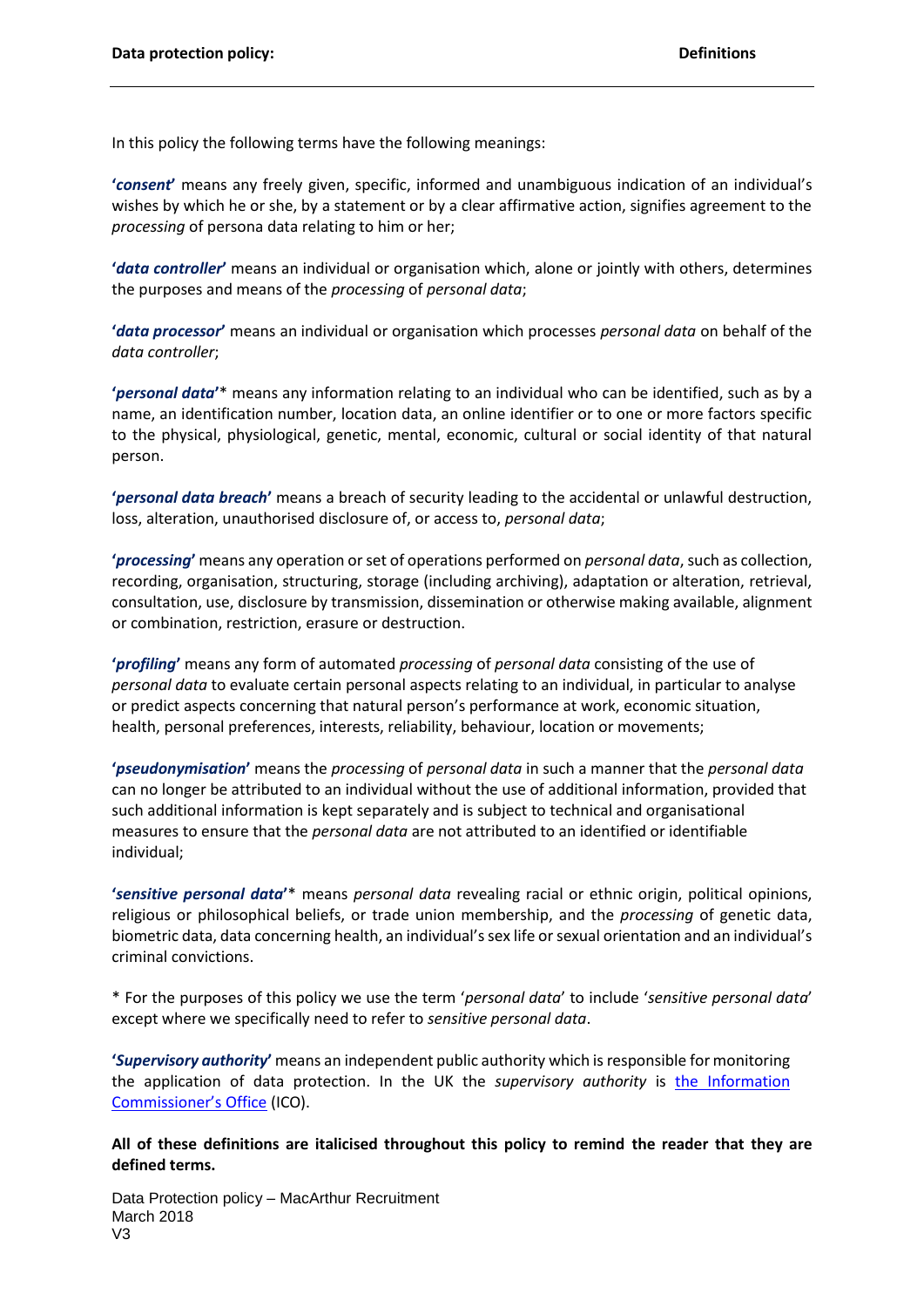The Company processes *personal data* in relation to its own staff, work-seekers and individual client contacts and is a *data controller* for the purposes of the Data Protection Laws. All Directors and staff at the Company are covered by and agree to follow this policy. The Company has registered with the ICO and its registration number is **ZA277444**

The Company may hold *personal data* on individuals for the following purposes:

- Staff administration;
- Advertising, marketing and public relations, although it does not do so at the time of writing
- Accounts and records;
- Administration and *processing* of work-seekers' *personal data* for the purposes of providing workfinding services, including *processing* using software solution providers and back office support;
- Administration and *processing* of clients' *personal data* for the purposes of supplying/introducing work-seekers.

## **1. The data protection principles**

The Data Protection Laws require the Company acting as either *data controller* or *data processor* to process data in accordance with the principles of data protection. These require that *personal data* is:

- 1. Processed lawfully, fairly and in a transparent manner;
- 2. Collected for specified and legitimate purposes and not further processed in a manner that is incompatible with those purposes;
- 3. Adequate, relevant and limited to what is necessary in relation to the purposes for which they are processed;
- 4. Accurate and kept up to date; every reasonable step must be taken to ensure that *personal data* that are inaccurate, having regard to the purposes for which they are processed, are erased or rectified without delay;
- 5. Kept for no longer than is necessary for the purposes for which the *personal data* are processed;
- 6. Processed in a manner that ensures appropriate security of the *personal data*, including protection against unauthorised or unlawful *processing* and against accidental loss, destruction or damage, using appropriate technical or organisational measures; and that
- 7. The *data controller* shall be responsible for, and be able to demonstrate, compliance with the principles.

## **2. Legal bases for processing**

The Company will only process *personal data* where it has a legal basis for doing so (see Annex A). Where the Company does not have a legal reason for *processing personal data* any processing will be a breach of the Data Protection Laws.

The Company will review the *personal data* it holds on a regular basis to ensure it is being lawfully processed and it is accurate, relevant and up to date and those people listed in the Appendix shall be responsible for doing this.

Before transferring *personal data* to any third party (such as past, current or prospective employers, suppliers, customers and clients, intermediaries such as umbrella companies, persons making an enquiry or complaint and any other third party (such as software solutions providers and back office support)), the Company will establish that it has a legal reason for making the transfer.

Data Protection policy – MacArthur Recruitment March 2018 V3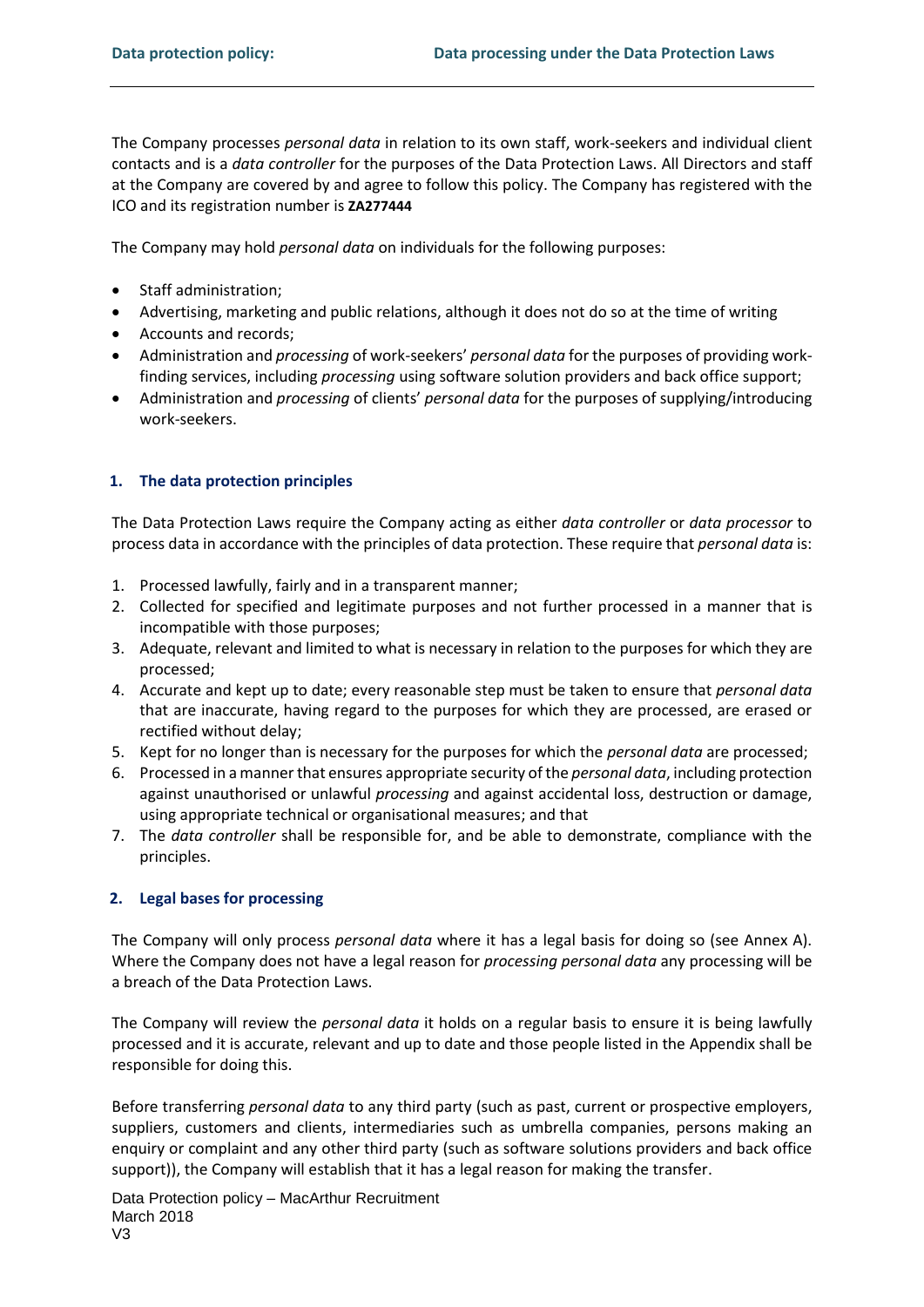## **3. Privacy by design and by default**

The Company has implemented measures and procedures that adequately protect the privacy of individuals and ensures that data protection is integral to all *processing* activities. This includes implementing measures such as:

- data minimisation (i.e. not keeping data for longer than is necessary);
- *pseudonymisation where appropriate*;
- anonymization;
- cyber security;
- data accuracy.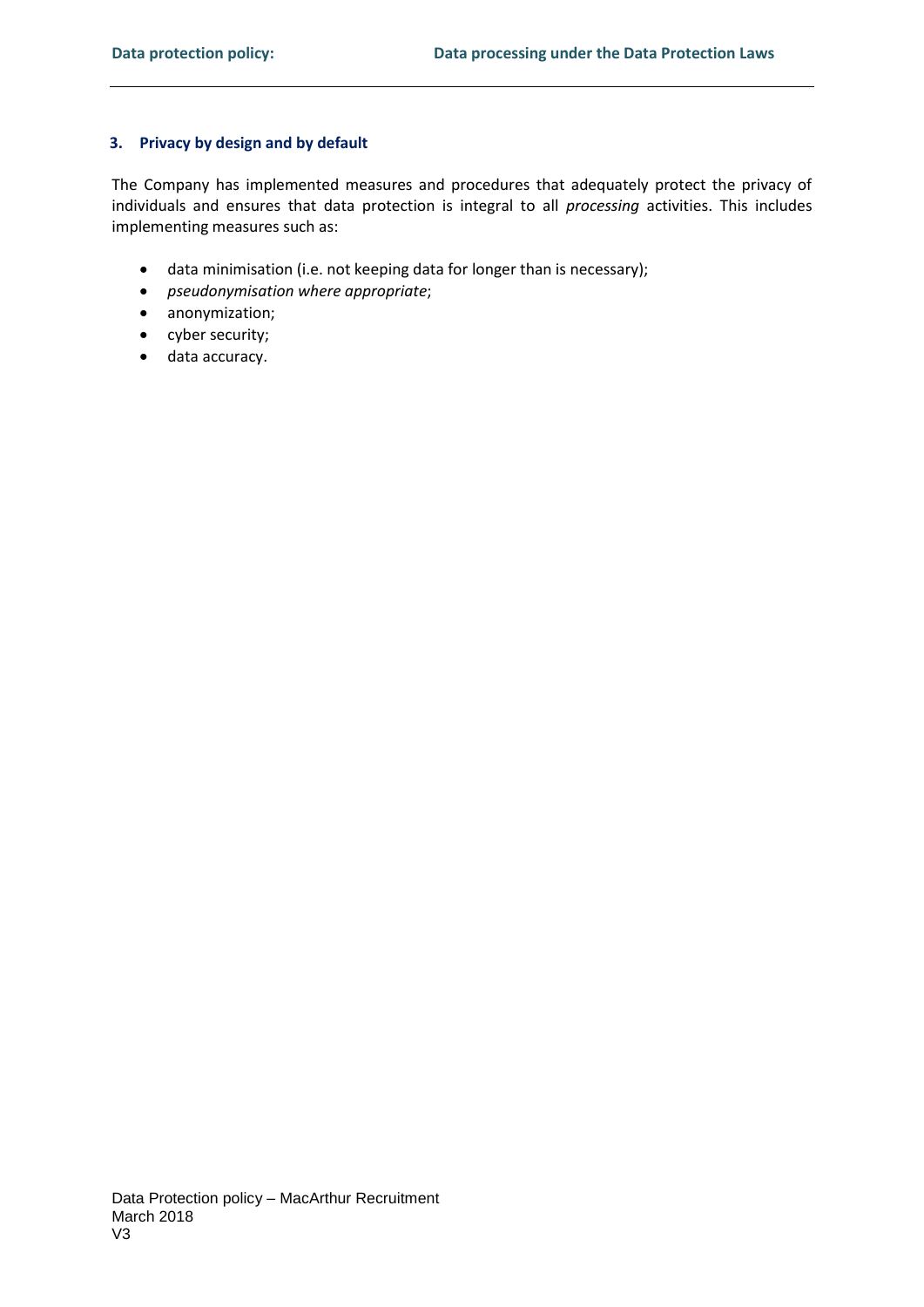The Company shall provide any information relating to data *processing* to an individual in a concise, transparent, intelligible and easily accessible form, using clear and plain language. The information shall be provided in writing, or by other means, including, where appropriate, by electronic means. The Company may provide this information orally if requested to do so by the individual.

## **1. Privacy notices**

Where the Company collects *personal data* from the individual, the Company will give the individual a privacy notice at the time when it first obtains the *personal data*.

Where the Company collects *personal data* other than from the individual directly, it will give the individual a privacy notice within a reasonable period after obtaining the *personal data*, but at the latest within one month. If the Company intends to disclose the *personal data* to a third party then the privacy notice will be issued when the *personal data* are first disclosed (if not issued sooner).

Where the Company intends to further process the *personal data* for a purpose other than that for which the data was initially collected, the Company will give the individual information on that other purpose and any relevant further information before it does the further *processing*.

## **2. Subject access requests**

The individual is entitled to access their *personal data* on request from the *data controller*. This data will be provided within a reasonable time-frame, and free-of-charge unless the request is unfounded, excessive or repetitive in character. All subject access requests should be referred to the persons named in appendix 1. Further details of how and what personal data will be supplied are contained in our Data Protection Procedure.

## **3. Rectification**

The individual or another *data controller* at the individual's request, has the right to ask the Company to rectify any inaccurate or incomplete *personal data* concerning an individual.

If the Company has given the personal data to any third parties it will tell those third parties that it has received a request to rectify the *personal data* unless this proves impossible or involves disproportionate effort. Those third parties should also rectify the *personal data* they hold - however the Company will not be in a position to audit those third parties to ensure that the rectification has occurred.

#### **4. Erasure**

The individual or another *data controller* at the individual's request, has the right to ask the Company to erase an individual's *personal data.* 

If the Company receives a request to erase it will ask the individual if s/he wants his *personal data* to be removed entirely or whether s/he is happy for his or her details to be kept on a list of individuals who do not want to be contacted in the future (for a specified period or otherwise). The Company cannot keep a record of individuals whose data it has erased so the individual may be contacted again by the Company should the Company come into possession of the individual's *personal data* at a later date.

If the Company has made the data public, it shall take reasonable steps to inform other *data controllers* and *data processors processing* the *personal data* to erase the *personal data*, taking into account available technology and the cost of implementation.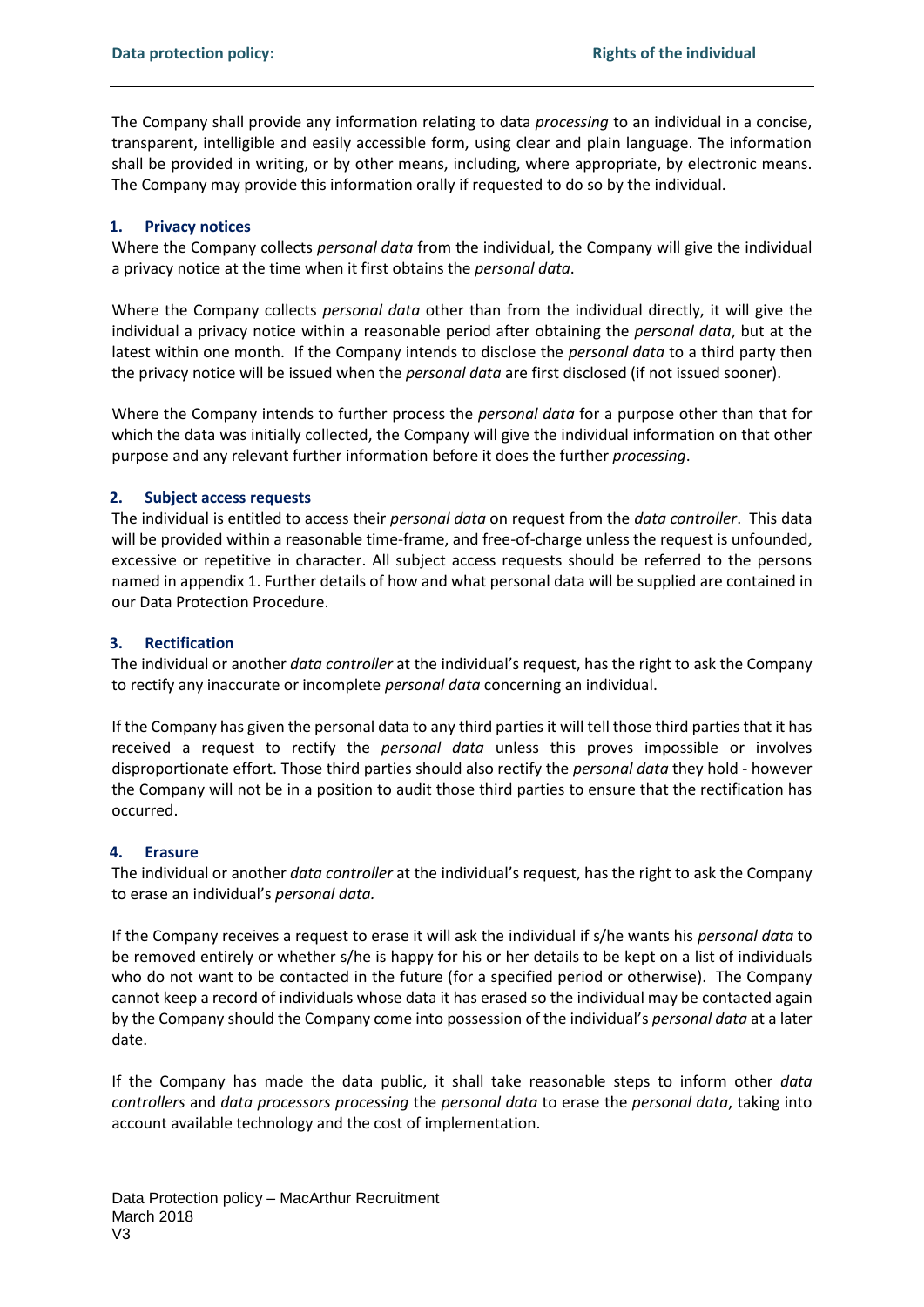If the Company has given the *personal data* to any third parties it will tell those third parties that it has received a request to erase the *personal data*, unless this proves impossible or involves disproportionate effort. Those third parties should also rectify the *personal data* they hold - however the Company will not be in a position to audit those third parties to ensure that the rectification has occurred.

## **5. Restriction of** *processing*

The individual or a *data controller* at the individual's request, has the right to ask the Company to restrict its *processing* of an individual's *personal data* where:

- The individual challenges the accuracy of the *personal data*;
- The *processing* is unlawful and the individual opposes its erasure;
- The Company no longer needs the *personal data* for the purposes of the *processing*, but the *personal data* is required for the establishment, exercise or defence of legal claims; or
- The individual has objected to *processing* (on the grounds of a public interest or legitimate interest) pending the verification whether the legitimate grounds of the Company override those of the individual.

If the Company has given the *personal data* to any third parties it will tell those third parties that it has received a request to restrict the *personal data*, unless this proves impossible or involves disproportionate effort. Those third parties should also rectify the *personal data* they hold - however the Company will not be in a position to audit those third parties to ensure that the rectification has occurred.

## **6. Data portability**

The individual shall have the right to receive *personal data* concerning him or her, which he or she has provided to the Company, in a structured, commonly used and machine-readable format and have the right to transmit those data to another *data controller* in circumstances where:

- The *processing* is based on the individual's *consent* or a contract; and
- The *processing* is carried out by automated means.

Where feasible, the Company will send the *personal data* to a named third party on the individual's request.

## **7. Object to** *processing*

The individual hasthe right to object to their *personal data* being processed based on a public interest or a legitimate interest. The individual will also be able to object to the *profiling* of their data based on a public interest or a legitimate interest.

The Company shall cease *processing* unless it has compelling legitimate grounds to continue to process the *personal data* which override the individual's interests, rights and freedoms or for the establishment, exercise or defence of legal claims.

The individual has the right to object to their *personal data* for direct marketing.

## **8. Enforcement of rights**

All requests regarding individual rights should be sent to the person whose details are listed in the Appendix.

The Company shall act upon any subject access request, or any request relating to rectification, erasure, restriction, data portability or objection or automated decision making processes or profiling

Data Protection policy – MacArthur Recruitment March 2018 V3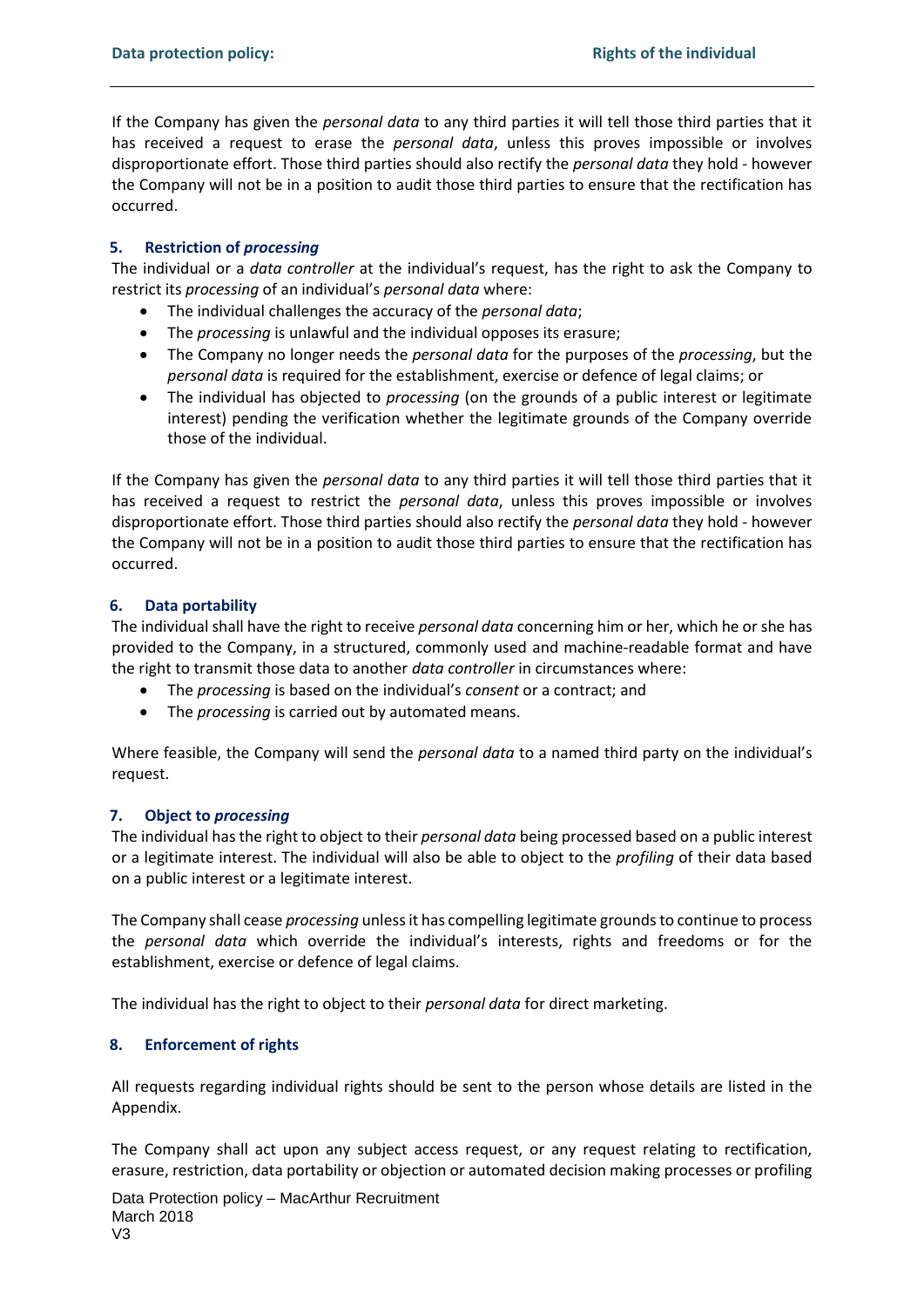within one month of receipt of the request. The Company may extend this period for two further months where necessary, taking into account the complexity and the number of requests.

Where the Company considers that a request under this section is manifestly unfounded or excessive due to the request's repetitive nature the Company may either refuse to act on the request or may charge a reasonable fee taking into account the administrative costs involved.

## **9. Automated decision making**

The Company will not subject individuals to decisions based on automated *processing* that produce a legal effect or a similarly significant effect on the individual, except where the automated decision:

- Is necessary for the entering into or performance of a contract between the *data controller* and the individual;
- Is authorised by law; or
- The individual has given their explicit *consent*.

The Company will not carry out any automated decision-making or *profiling* using the *personal data* of a child.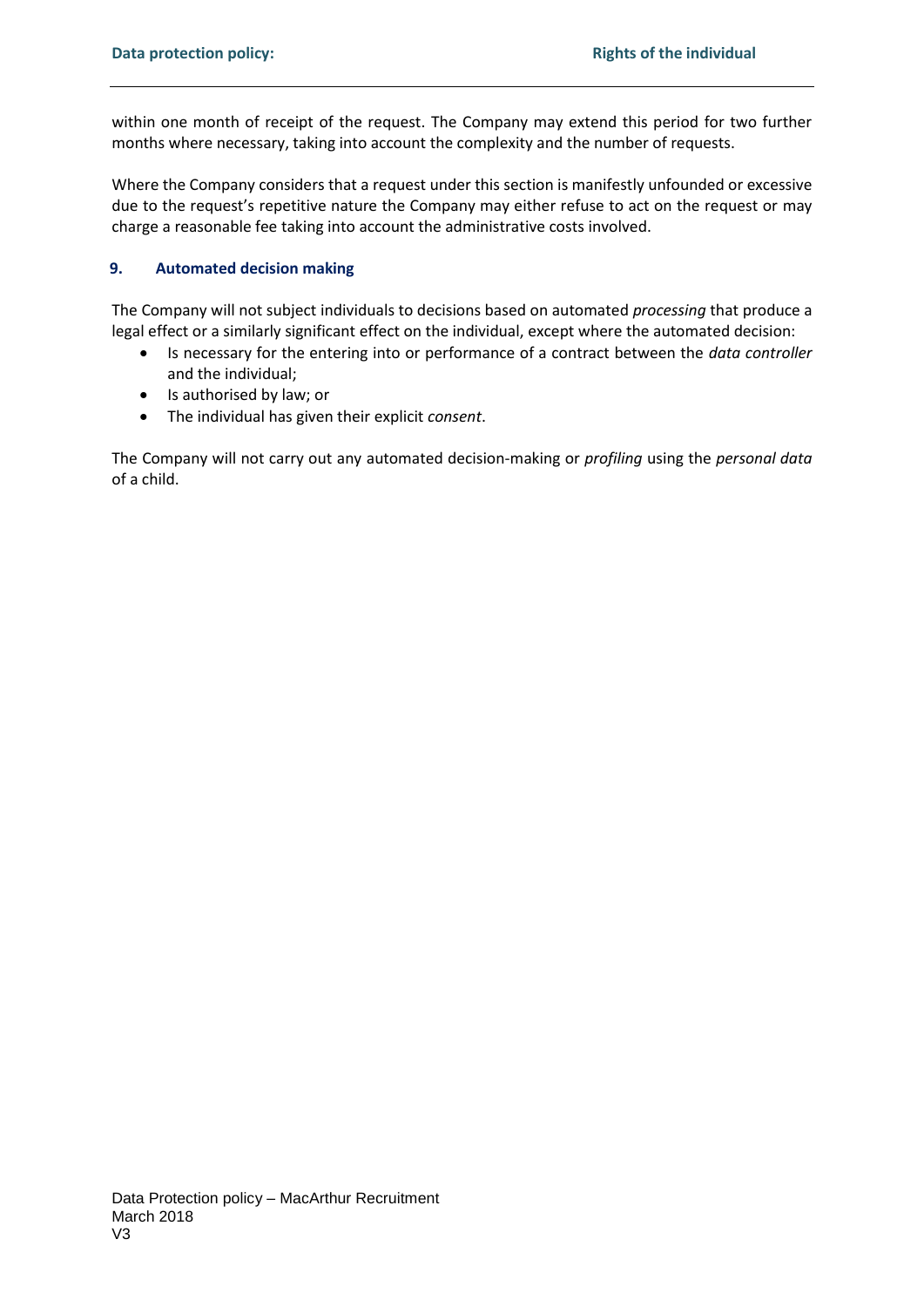## **Reporting** *personal data* **breaches**

All data breaches should be referred to the persons whose details are listed in the Appendix.

## **1.** *Personal data breaches* **where the Company is the** *data controller***:**

Where the Company establishes that a *personal data breach* has taken place, the Company will take steps to contain and recover the breach. Where a *personal data breach* is likely to result in a risk to the rights and freedoms of any individual the Company will notify the ICO.

Where the *personal data breach* happens outside the UK, the Company shall alert the relevant *supervisory authority* for data breaches in the effected jurisdiction.

## **2.** *Personal data breaches* **where the Company is the** *data processor***:**

The Company will alert the relevant *data controller* as to the *personal data breach* as soon as they are aware of the breach.

## **3. Communicating** *personal data breaches* **to individuals**

Where the Company has identified a *personal data breach* resulting in a high risk to the rights and freedoms of any individual, the Company shall tell all affected individuals without undue delay.

The Company will not be required to tell individuals about the *personal data breach* where:

- The Company has implemented appropriate technical and organisational protection measures to the *personal data* affected by the breach, in particular to make the *personal data* unintelligible to any person who is not authorised to access it, such as encryption.
- The Company has taken subsequent measures which ensure that the high risk to the rights and freedoms of the individual is no longer likely to materialise.
- It would involve disproportionate effort to tell all affected individuals. Instead, the Company shall make a public communication or similar measure to tell all affected individuals.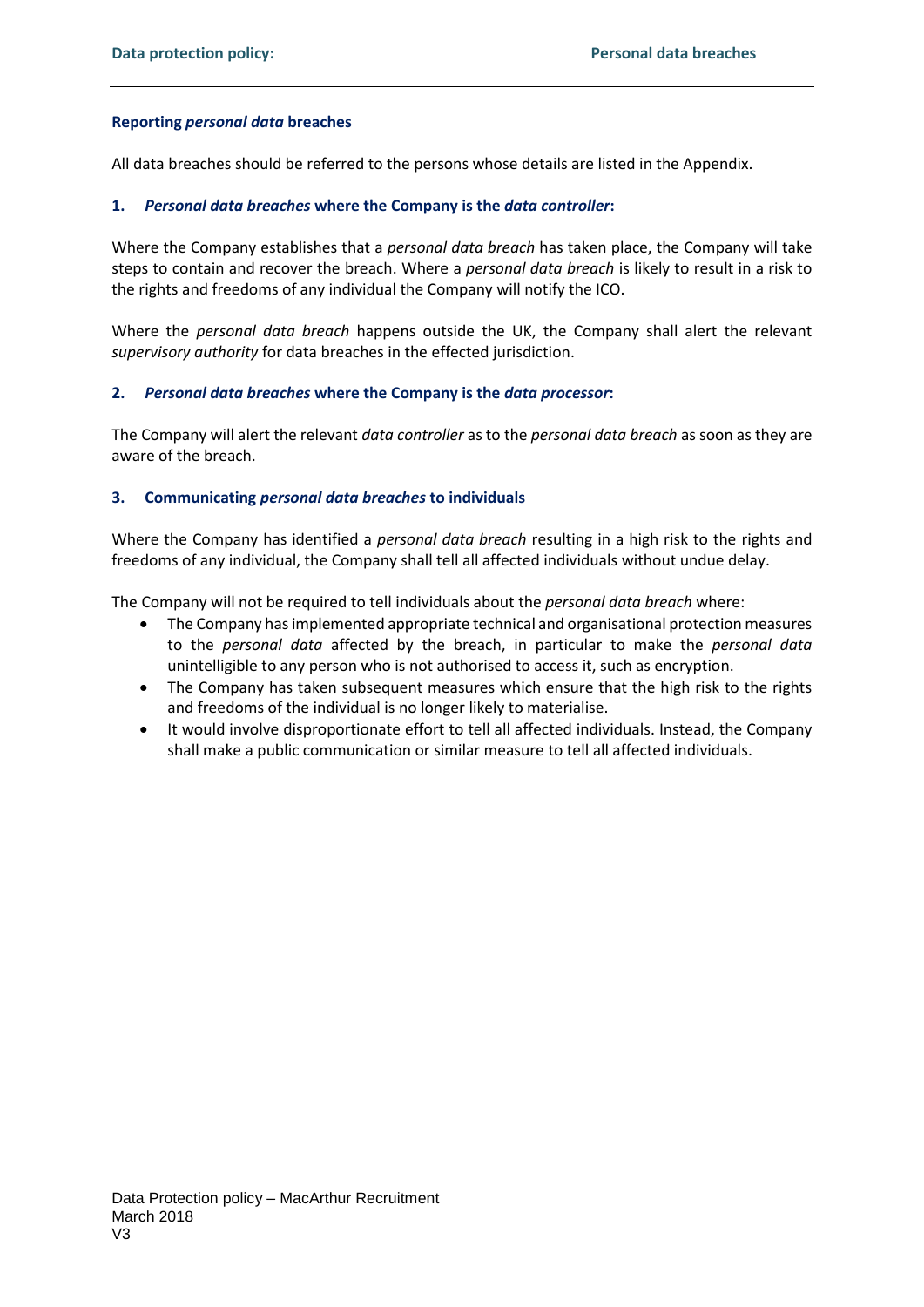All individuals have the following rights under the Human Rights Act 1998 (HRA) and in dealing with *personal data* these should be respected at all times:

- Right to respect for private and family life (Article 8).
- Freedom of thought, belief and religion (Article 9).
- Freedom of expression (Article 10).
- Freedom of assembly and association (Article 11).
- Protection from discrimination in respect of rights and freedoms under the HRA (Article 14).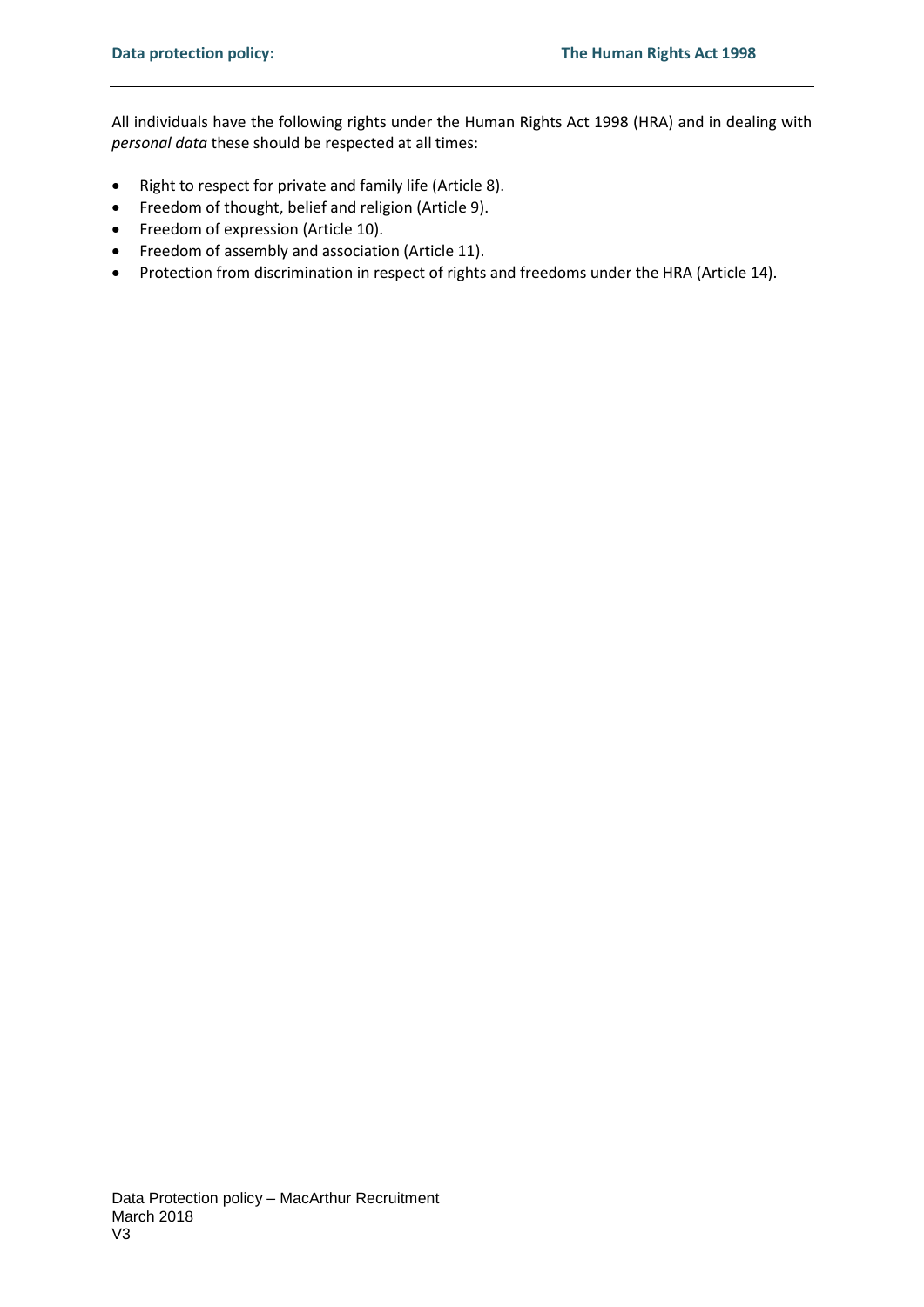If you have a complaint or suggestion about the Company's handling of *personal data* then please contact the person whose details are listed in the Appendix to this policy.

Alternatively, you can contact the ICO directly on 0303 123 1113.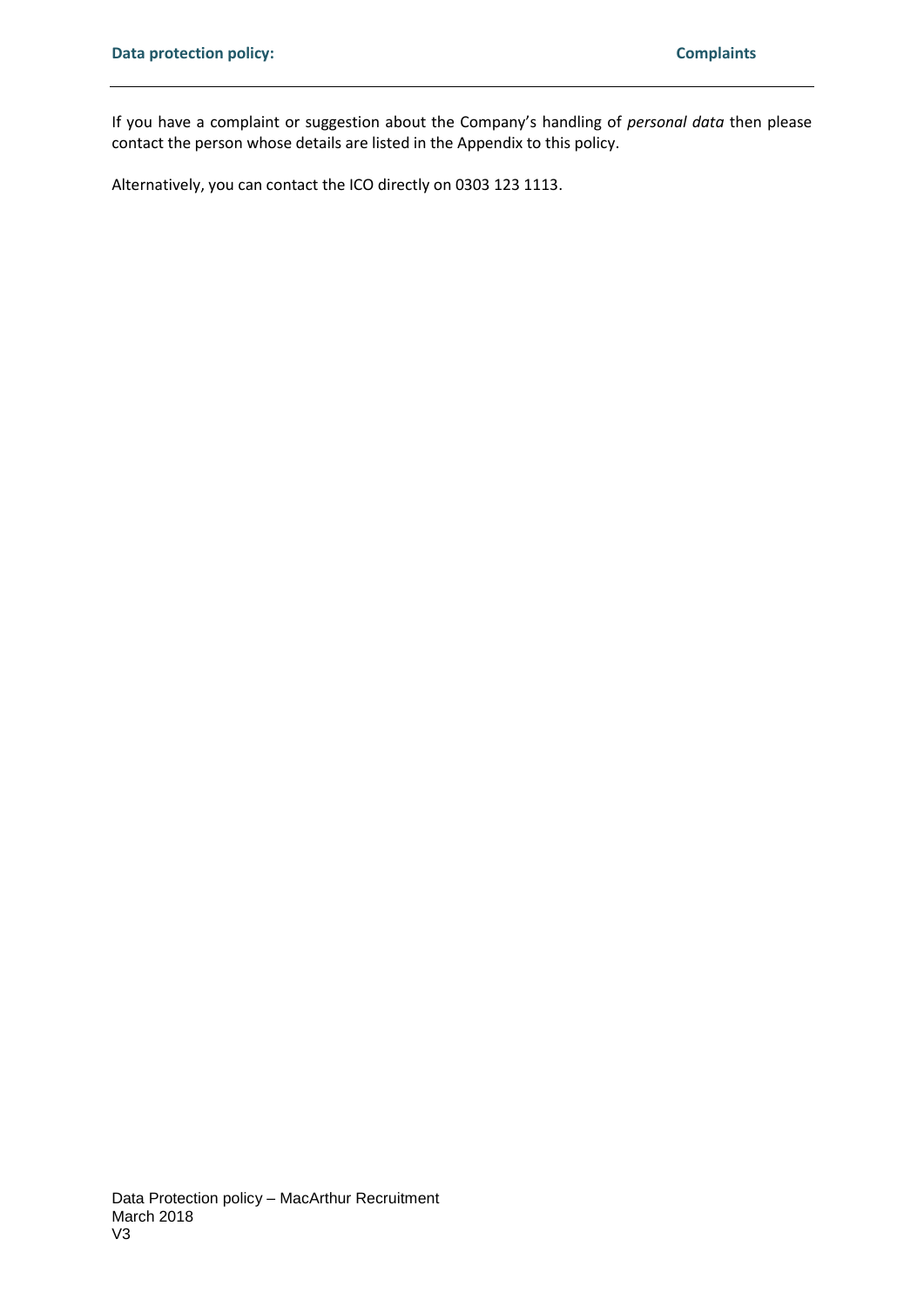List names of those responsible for:

- adding, amending or deleting *personal data*;
- responding to subject access requests/requests for rectification, erasure, restriction data portability, objection and automated decision-making processes and profiling;
- reporting data breaches/dealing with complaints; and/or
- details of the Data Protection Lead.

Stephanie Harding – Director and Data Protection Lead – 01768800260 steph@macarthurrecruitment.co.uk